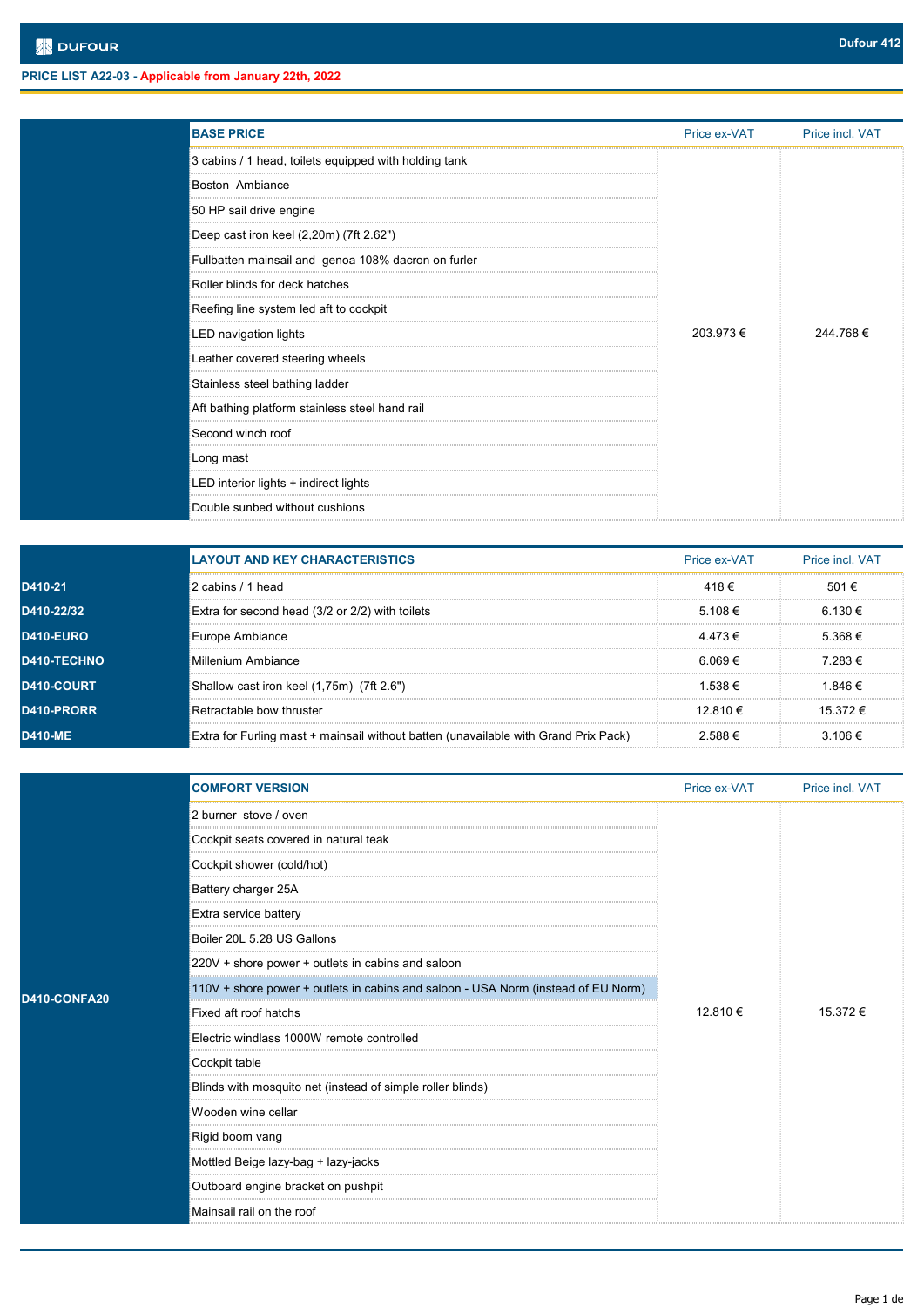|                    | <b>ADVENTURE VERSION (requires Comfort version)</b>                                           | Price ex-VAT | Price incl. VAT |
|--------------------|-----------------------------------------------------------------------------------------------|--------------|-----------------|
|                    | Teak on bathing platform + cockpit floor<br>Natural teak black joint<br>□ synthetic Teak Grey |              |                 |
| <b>D410-ADVA20</b> | Radio CD player compatible for MP3                                                            |              | 11.529 €        |
|                    | 2 loudspeakers in cockpit for radio/CD                                                        | $9.608 \in$  |                 |
|                    | Mottled Beige sprayhood with hand rail                                                        |              |                 |
|                    | Double sunbed and cockpit cushions                                                            |              |                 |
|                    |                                                                                               |              |                 |
|                    | <b>GRAND PRIX PACK</b>                                                                        | Price ex-VAT | Price incl. VAT |
|                    | Offshore fullbatten mainsail instead of Dacron mainsail                                       |              |                 |
|                    | $\sim$ $\sim$ $\sim$<br>$\sqrt{2}$                                                            |              |                 |

|  | D410-GP |  |
|--|---------|--|

| Offshore genoa 108% instead of Dacron           |              |          |  |
|-------------------------------------------------|--------------|----------|--|
| Flat deck furling system                        |              |          |  |
| German sheeting system                          |              |          |  |
| Adjustable genoa lead cars                      | $13.451 \in$ | 16.141 € |  |
| Asymmetrical spinnaker gear with fixed bowsprit |              |          |  |
| Adjustable backstay                             |              |          |  |
| Folding propeller                               |              |          |  |
| Fiberglass steering wheels □ Black □ White      |              |          |  |
|                                                 |              |          |  |

| D410-SAIL | I ELECTRONIC SAILING PACK                                             | Price ex-VAT | <b>Price incl VAT</b> |
|-----------|-----------------------------------------------------------------------|--------------|-----------------------|
|           | Loch speedo wind sensor + I70 s multifunction on port                 |              |                       |
|           | Raymarine Evolution autopilot - Lewmar rotative drive - P70 s display | $9.387 \in$  | 11 264 €              |
|           | ¶Ray53 VHF radio - DSC                                                |              |                       |

|                 | <b>IELECTRONIC CRUISING PACK</b>                                      | Price ex-VAT | Price incl. VAT |
|-----------------|-----------------------------------------------------------------------|--------------|-----------------|
| <b>D410-CRU</b> | Loch speedo wind sensor + I70 s multifunction on portside             |              | 14 238 €        |
|                 | Raymarine Evolution autopilot - Lewmar rotative drive - P70 s display |              |                 |
|                 | Ray53 VHF radio DSC                                                   | 11 865 €     |                 |
|                 | GPS AXIOM 7 on starboard                                              |              |                 |
|                 | AIS 700 Transceiver                                                   |              |                 |
|                 | VHF loudspeaker in cockpit!                                           |              |                 |

| <b>D410-CRUUP</b> | <b>UPGRADE ELECTRONIC CRUISING PACK</b>                                            | Price ex-VAT | <b>Price incl. VAT</b> |
|-------------------|------------------------------------------------------------------------------------|--------------|------------------------|
|                   | $\epsilon$ AXIOM 12 + keybord RMK 10 on cockpit table instead of AXIOM 7 starboard | 2.888€       | 3.465 €                |
|                   |                                                                                    |              |                        |

| <b>D410-TRA</b> | <b>ELECTRONIC TRANSAT PACK - Extension Cruising pack</b> | Price ex-VAT | Price incl. VAT |
|-----------------|----------------------------------------------------------|--------------|-----------------|
|                 | In addition to the elements of the cruising pack:        |              | 3.163 €         |
|                 | GPS AXIOM 7 + keyboard RMK10 starboard and portside      | 2 636 €      |                 |
|                 | VHF Ray 63 instead of $53 +$ second Ray Mic at helm      |              |                 |

|            | <b>HULL</b>                              | Price ex-VAT | Price incl. VAT |
|------------|------------------------------------------|--------------|-----------------|
| D410-NOIR  | Antifouling with hull preparation: black | 1.759€       | 2.111€          |
| D410-NOIRE | <b>Extra for Epoxy protection</b>        | $2.137 \in$  | $2.564 \in$     |

|          | <b>ENGINE</b>                                | Price ex-VAT | Price incl. VAT |
|----------|----------------------------------------------|--------------|-----------------|
| D410-R50 | <sup>€</sup> 3 blades folding propeller 50HP | 2.336€       | 2.804 €         |
|          |                                              |              |                 |

| <b>HARDWARF</b><br><b>RIGGING</b><br>$\sim$<br>דוח<br>77 J.W | $\cdot$ VA.<br>165 | \ / /\<br><sup>O</sup> rice incl. |
|--------------------------------------------------------------|--------------------|-----------------------------------|
|--------------------------------------------------------------|--------------------|-----------------------------------|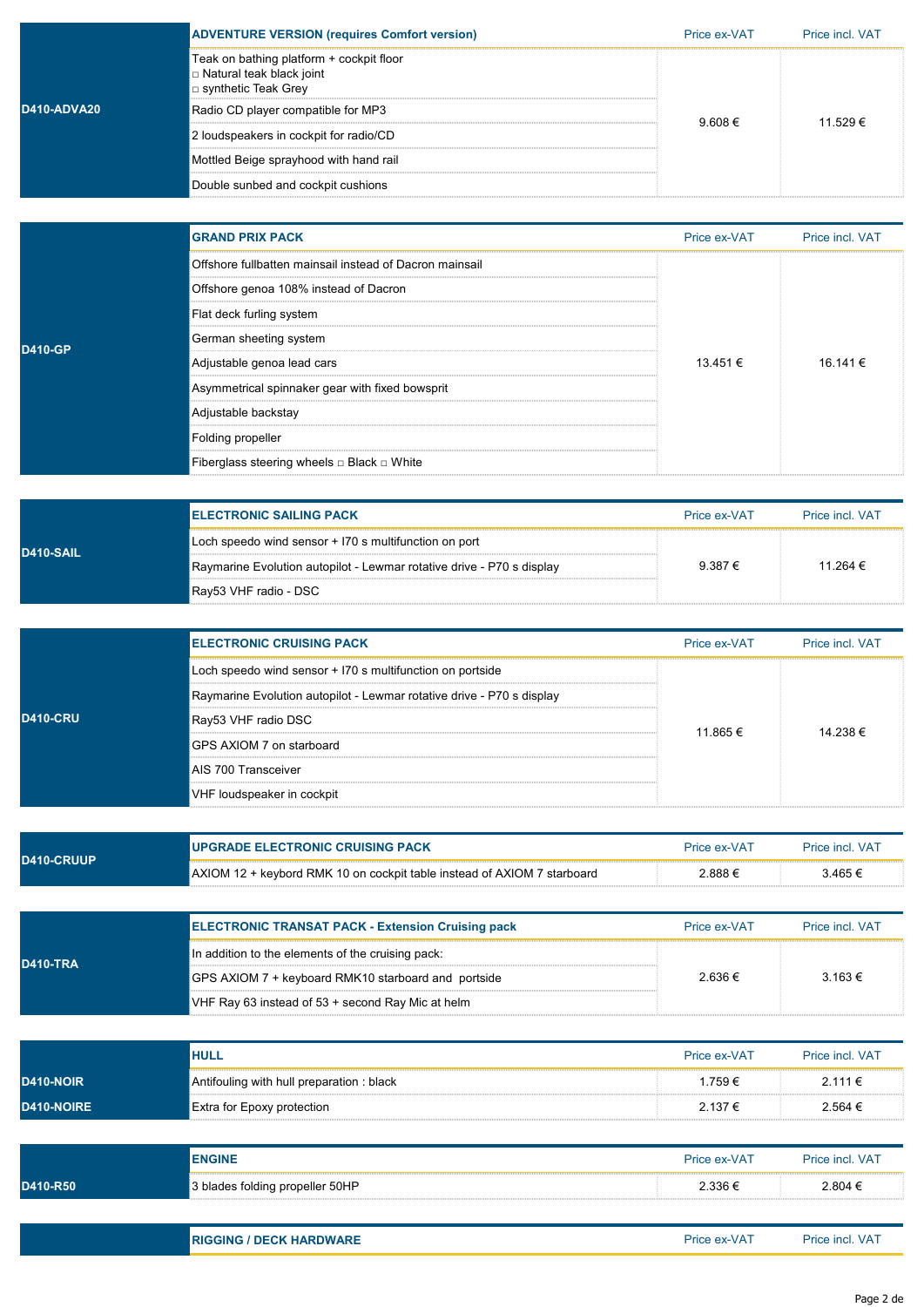| <b>D410-FOC-AUTO-DACRON</b> | Extra Dacron self-tacking jib (Unavailable with Grand Prix Pack)                                      | $3.371 \in$      | 4.045 €     |
|-----------------------------|-------------------------------------------------------------------------------------------------------|------------------|-------------|
| D410-FOC-AUTO-OFFSHO        | Extra Offshore self-tacking jib (Available with Pack Grand Prix only)                                 | 5.644 €          | 6.773 €     |
| D410-WGELEC                 | i Electric genoa winches                                                                              | 7 938 €          | $9.526 \in$ |
| D410-WRELEC                 | 1 x electric winch for halyard T40 on starboard (halyard Mainsail and Spi)                            | 4 316 €          | $5.179 \in$ |
| <b>D410-WRELECBD</b>        | 1 x electric winch for halyard T40 on portside (halyard genoa) - Unavailable with 2<br>cabins version | 4 316 €          | 5.179 €     |
| D410-CSPIBD                 | Asymmetrical Spinnaker gear with fixed bowsprit                                                       | 1 638 $\epsilon$ | 1.966€      |
| <b>D410-CHARGEN</b>         | Adjustable Genoa lead cars                                                                            | 746 €            | 895€        |
| <b>D410-GS</b>              | German's system Mainsail sheet led back to cockpit                                                    | 1 239 €          | 1.487 €     |
| D410-PATARAS                | ilAdjustable back stay                                                                                | 751 €            | 901€        |

|                     | <b>DECK EQUIPMENT</b>                                                          | Price ex-VAT | Price incl. VAT |
|---------------------|--------------------------------------------------------------------------------|--------------|-----------------|
| D410-PASCO1         | Solid teak on side decks + aft cockpit                                         | 16.018€      | 19.221€         |
| <b>D410-FDC2</b>    | Solid teak on bathing platform and cockpit floor                               | 3.092€       | $3.711 \in$     |
| <b>D410-BANC2</b>   | Extra for cockpit seats covered with synthetic Teak Grey joint                 | 929€         | 1.115 €         |
| <b>D410-PASCO3</b>  | Side decks + aft cockpit seats with synthetic Teak Grey joint                  | 15.335 €     | 18.402 €        |
| <b>D410-FDC6</b>    | Cockpit seats + cockpit floor + bathing platform in synthetic Teak Grey joints | 4.641€       | 5.569€          |
| D410-CKHUBLOB       | Cockpit portlight in aft port cabin                                            | 473€         | 567€            |
| D410-CKHUBLO        | Cockpit portlight in aft starboard cabin                                       | 473€         | 567€            |
| D410-ETRAPRO        | Stainless steel bow protection                                                 | 546€         | 655€            |
| <b>D410-ACAB</b>    | Sprayhood with hand rail                                                       | 2.725€       | 3.270€          |
| <b>D410-BIM</b>     | <b>Bimini</b>                                                                  | 3.759€       | 4.511 €         |
| <b>D410-CKCOUSS</b> | Mottled Beige double sunbed and cockpit cushions                               | 2.951€       | $3.541 \in$     |
| D410-COUPEE         | Lifeline gates (set of 2)                                                      | 1.302 €      | 1.562 €         |
| D410-BARN           | Fiberglass steering wheels (set of 2) Black                                    | 2.226€       | 2.671€          |
| <b>D410-BARB</b>    | Fiberglass steering wheels (set of 2) White                                    | 2.226€       | 2.671€          |
| D410-HTCOCK         | Cockpit table cover                                                            | 1.019€       | 1.222 €         |
| D410-MOUIL          | Main mooring kit (anchor + chain + rope) + 3 lines + 6 fenders                 | 1.969€       | 2.363€          |

|                  | <b>INTERIOR</b>                                                                                                   | Price ex-VAT | Price incl. VAT |
|------------------|-------------------------------------------------------------------------------------------------------------------|--------------|-----------------|
| D410-CONFSDB     | Heads Comfort Pack (Aft): Removable plexi shower wall + retractable clothes line,<br>storage net under wash basin | 803€         | 964 €           |
| D410-BANQ        | Sliding bench                                                                                                     | 1.260 €      | 1.512€          |
| D410-COIFF       | Dressing table & Washbasin for version 3/1 and 2/1                                                                | 1.286€       | 1.544 €         |
| D410-CARTRAN     | Saloon table convertible into berth                                                                               | 851€         | 1.021 €         |
| D410-SABR        | <b>Fxtra for SAHARA BROWN saloon cushions</b>                                                                     | 604€         | 725 €           |
| <b>D410-SABE</b> | Extra for SAHARA BEIGE saloon cushions                                                                            | 604€         | 725€            |
| <b>D410-BB</b>   | <b>Extra for BONANZA BEIGE saloon cushions</b>                                                                    | 604€         | 725 €           |
| <b>D410-RABE</b> | Extra for RABBANI BEIGE saloon cushions                                                                           | 982€         | 1.178€          |
| D410-RALG        | Extra for RABBANI LIGHT GREY saloon cushions                                                                      | 982€         | 1.178 €         |
| <b>D410-SOBE</b> | Extra for SOFT BEIGE saloon cushions                                                                              | 1.260€       | 1.512€          |

|              | <b>IELECTRICAL SYSTEM</b>                                      | Price ex-VAT | <b>Price incl VAT</b> |
|--------------|----------------------------------------------------------------|--------------|-----------------------|
| D410-CLIM    | Reversible air conditioning: saloon, cabins, 220V / 110V       | 13.440 €     | 16.128 €              |
| D410-HEAT    | Heating (water system, outlets : saloon, cabins, heads)        | 5.833 €      | 6.999€                |
| D410-MIWA    | Microwave oven 220 V only                                      | 667 €        | 800 €                 |
| D410-MIWAUS  | Microwave oven PRE WIRING only - USA Norm (instead of EU Norm) | 220€         |                       |
| D410-CONS    | Extra refrigerator (unavailable with air conditioning)         | 1439€        | 1 726 €               |
| D410-CONV    | 12v/220v converter, 300W                                       | 221 €        | 265 €                 |
| D410-CONVUS  | 12v/115v inverter, 200VA - USA Norm (instead of EU Norm)       | 436€         | $523 \in$             |
| D410-CARRETV | TV 32" in saloon                                               | 1 638 €      | 1 966 €               |